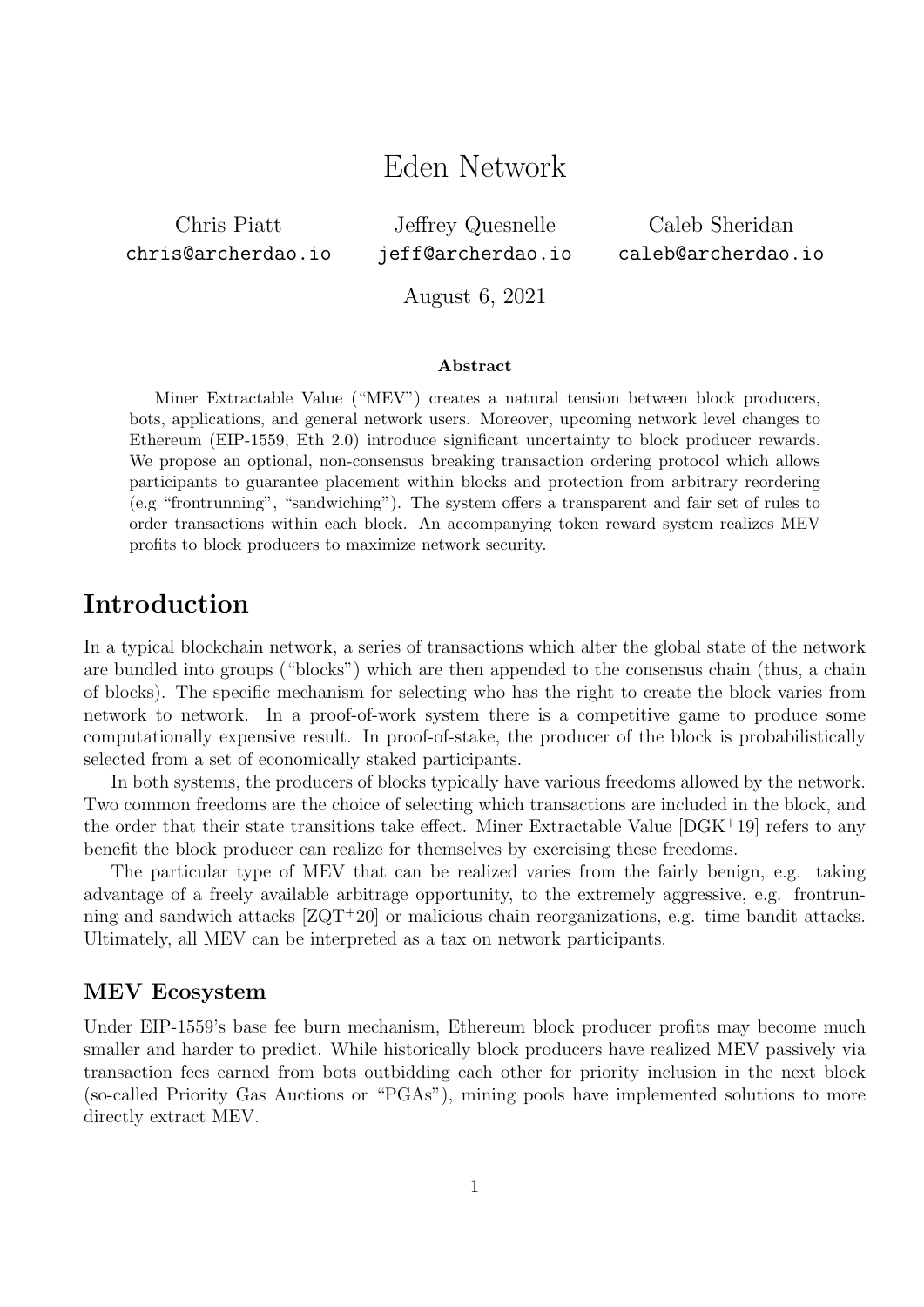Services such as Flashbots, MiningDAO, and CowSwap are examples of products within the Ethereum ecosystem that either funnel MEV towards or away from block producers. In particular, as of July 21, 2021 a majority of Ethereum network hashrate has migrated to MEV-Geth, a fork of the reference go-ethereum client (a.k.a "geth") created by Flashbots. MEV-Geth allows third parties to engage in a sealed-bid auction to order mempool/privately submitted transactions with the goal of increasing the Ether balance transferred to the block producer's address, i.e. directly extracting MEV.

The four key stakeholders in the MEV ecosystem are block producers, bots, applications, and general network users. Existing approaches to MEV skew incentives in favor of some subset of these stakeholders, and as a result, there is competition among network participants around the redistribution of value extracted through on-chain ordering opportunities.

Eden Network takes a user-focused approach to the MEV problem, and includes stronger incentives for all stakeholders driven by a protocol token. It comprises a novel transaction ordering mechanism and a private relayer that any user, application, or bot can leverage in order to obtain state guarantees around submitted transactions. Honest block producers are rewarded in the protocol token for mining as per the ordering mechanism.

## Eden Network

#### Network Objectives

The broad aims of the network are to:

- 1. Protect users from malicious MEV (frontrunning, sandwich attacks, etc.) and reduce the negative externalities MEV has on Ethereum
- 2. Improve earnings for block producers and increase consensus-level security against block reorganization
- 3. Tokenize access to MEV, and redistribute value to network stakeholders

### Block Construction

The primary coordination unit among block producers, users, and bots will be the EDEN token, which is a migration of the existing ARCH token. The basic hierarchy of a transaction is as follows, and is illustrated in Figure 1:

- 1. Create a new class of transactions that get priority above all other transactions in Eden Network block producers' blocks
	- (a) There are a set number  $(3^1)$  of "slots", each with a unique index (i.e. slot 0, slot 1, etc.) that indicates their position within blocks
		- i. At any time, each slot is owned by exactly one account (the "slot tenant"), who has the right to set a "delegate address" for that slot
		- ii. Transactions to (Ethereum transaction field to) the delegate address will be included in the slot
		- iii. The delegate address may be either an EOA (a regular account) or a smart contract address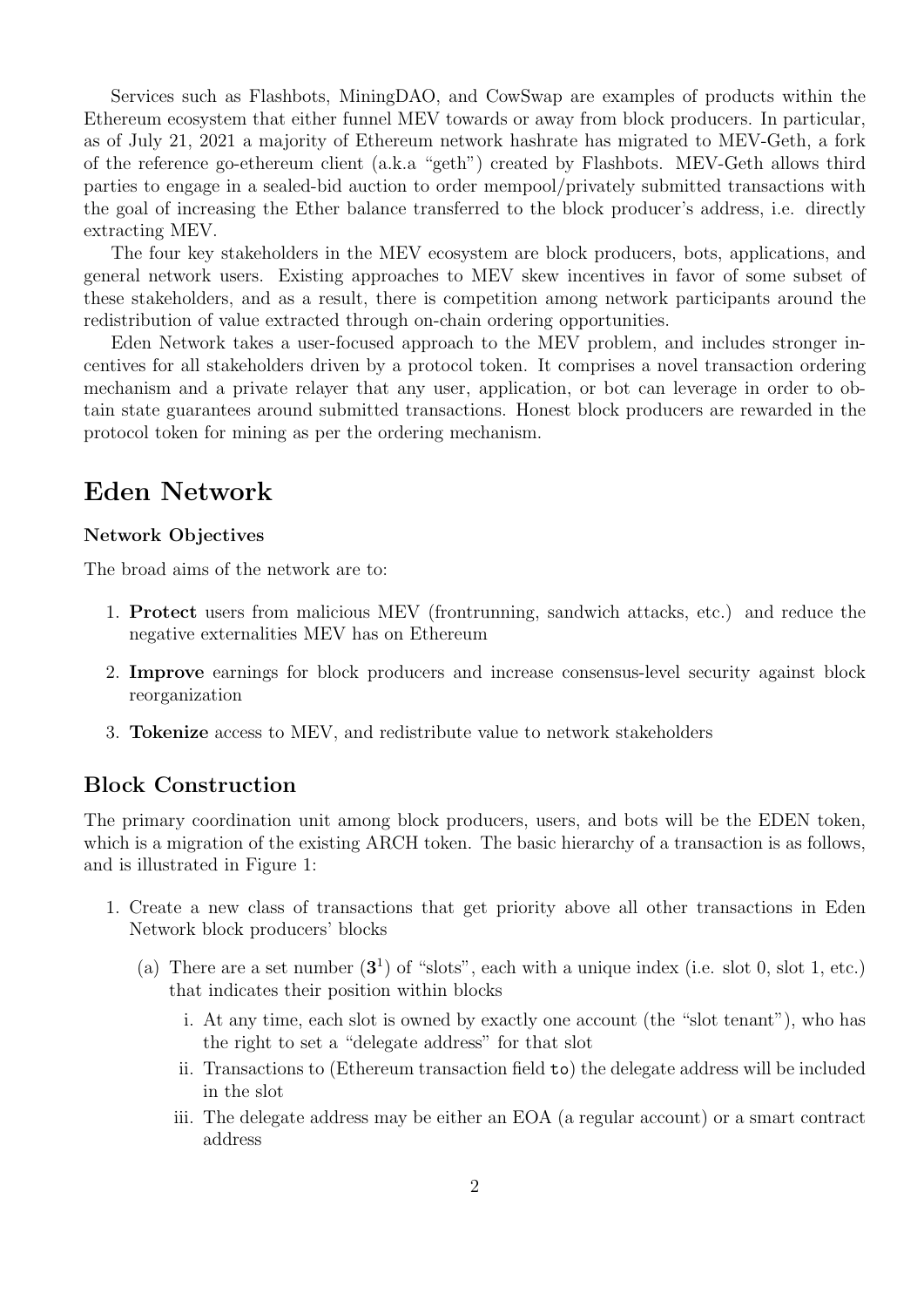- iv. Transactions submitted directly to the Eden Network relay that revert (fail) have the option of not being included in the block, saving the sender gas fees
- (b) Each slot has a maximum gas limit  $(1.5M<sup>1</sup>)$ 
	- i. Transactions to the delegate address that do not fit in the slot due to the gas limit will be treated according to the regular transaction inclusion criteria
	- ii. In the event that a slot's gas limit is not reached, the remainder of the gas space is usable by the rest of the block
- (c) Users reserve these slots via a continuous auction mechanism known as a Harberger tax
	- i. Slot tenants are taxed on a linear basis at some tax rate  $(3.3\%)$  per day on the initial principal of their stake. The taxed amount is burned, and the tenant loses their claim on the slot once their entire balance is depleted  $(30<sup>1</sup>$  days as per proposed tax rate)
	- ii. Any user may become a slot tenant by staking a minimum of  $110\%^1$  the EDEN staked by the existing slot tenant at the time the existing slot tenant bid for their slot
	- iii. In the event that another user outbids the current slot tenant, the original slot tenant is immediately eligible to claim any untaxed balance they have in the smart contract (or increase their stake to reclaim the slot). Being outbid is the only mechanism to recover an untaxed balance
	- iv. Once a slot tenant is outbid, they simply lose the slot instead of being pushed to the following slot
- 2. Block producers are also allowed to accept transaction bundles. Bundles are be included after any priority queue transactions, but before transactions from regular Ethereum/Eden users. There is an overall gas limit for bundles  $(4M<sup>1</sup>)$
- 3. Regular users will also be able to stake EDEN in exchange for transaction ordering priority and extra transaction handling options
	- (a) Regular transactions (whether from the Eden network or public mempool) will be ordered first by staked EDEN balance then by ETH tip, and they will come after the priority queue transactions + transaction bundles
	- (b) Users must stake a minimum of  $100^1$  EDEN in order to gain the benefit of special transaction handling options
		- i. Transactions submitted directly to the Eden Network relay by users with at least the minimum stake will not be gossiped to other nodes to provide for enhanced privacy and attack protection
	- (c) In future releases of the protocol, an unbonding period will be applied to the EDEN tokens staked by any given address in this portion of the block

<sup>&</sup>lt;sup>1</sup> proposed, tunable by governance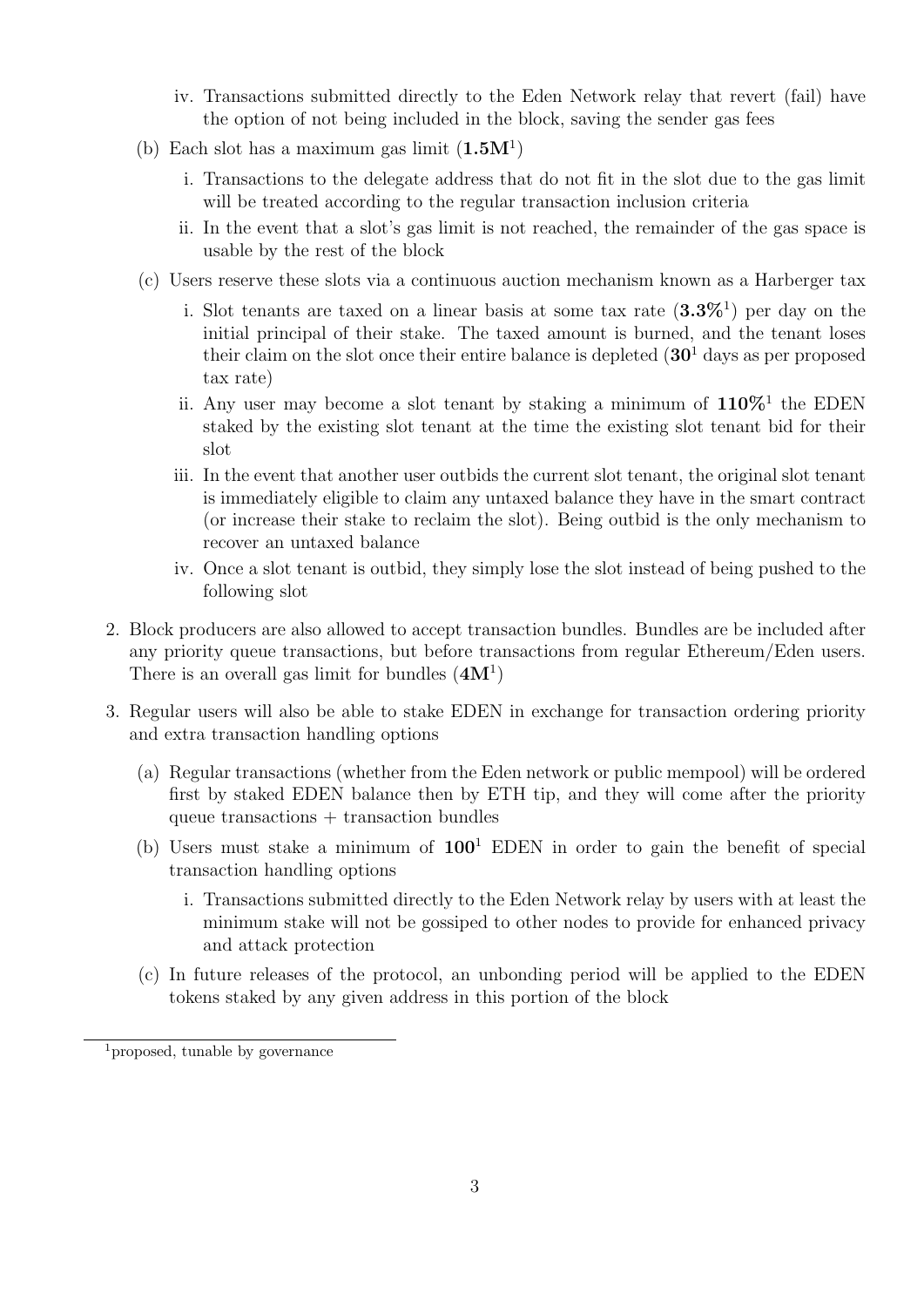#### EIP-1559 and Consensus Considerations

The ordering of transactions within a valid block is an optionality afforded to block producers under Ethereum's consensus rules. Eden Network's block production preserves the transaction fee mechanism of EIP-1559, and leaves transaction ordering to the distribution of EDEN token balances across addresses. In particular, every transaction in an Eden Network block must pay the Ethereum base fee, denominated in ETH, and the inclusion of such transactions participate in EIP-1559's block size and base fee recalculations. As such, Eden Network blocks are a strict subset of the set of valid, potential Ethereum blocks that are acceptable under the consensus rules for a specific block height.

The Eden Network also incentivizes block producers to not engage in network-antagonistic behavior such as time-bandit attacks or attempts to artificially reduce the base fee. Producers that engage in such behavior jeopardize all future revenue from the Eden Network, and thus greatly raises the opportunity cost of antagonistic actions.

#### Protocol Incentives

Block producers on the network who include transactions according to the protocol design will receive rewards at the rate of 60% issuance in monthly supply at steady state.

- 1. In the first month of launch, block producers receive increased rewards according to the amount noted in Appendix B
- 2. If a block producer does not order transactions submitted by EDEN holders in the order of their staked balances, or does not place slot transactions in their appropriate slot, the block producer will not receive their share of EDEN rewards
	- (a) If an Eden block producer continuously violates the ordering rules of the protocol, they may be voted out of the network or have future rewards slashed

### Block Producer Reward Procedure

For a given block producer that participated in Eden Network honestly over the course of an epoch, that block producer is "owed" some EDEN reward according to the emission schedule in proportion to their contribution to all produced Eden blocks. The exact calculation of owed balances is performed in a decentralized manner by a subgraph on The Graph.

To remit payments, an admin address generates a Merkle tree of these balances and posts the root of the tree to a distributor contract. Each new distribution mints a non-transferable ERC-721 NFT owned by the distributor contract whose metadata is an IPFS URI to the full set of Merkle proofs. Any block producer (or their delegated claimer account) can present the Merkle proof for their address to the distributor to claim their rewards.

The initial epoch length will be one day.

#### Eden DAO

Block Producers that participate in the Eden network are the core members of Eden DAO. The aim of this DAO is to ensure that block producers submit blocks in accordance with the Eden Network implementation of geth, and do not censor, reorganize, or insert transactions in a given block.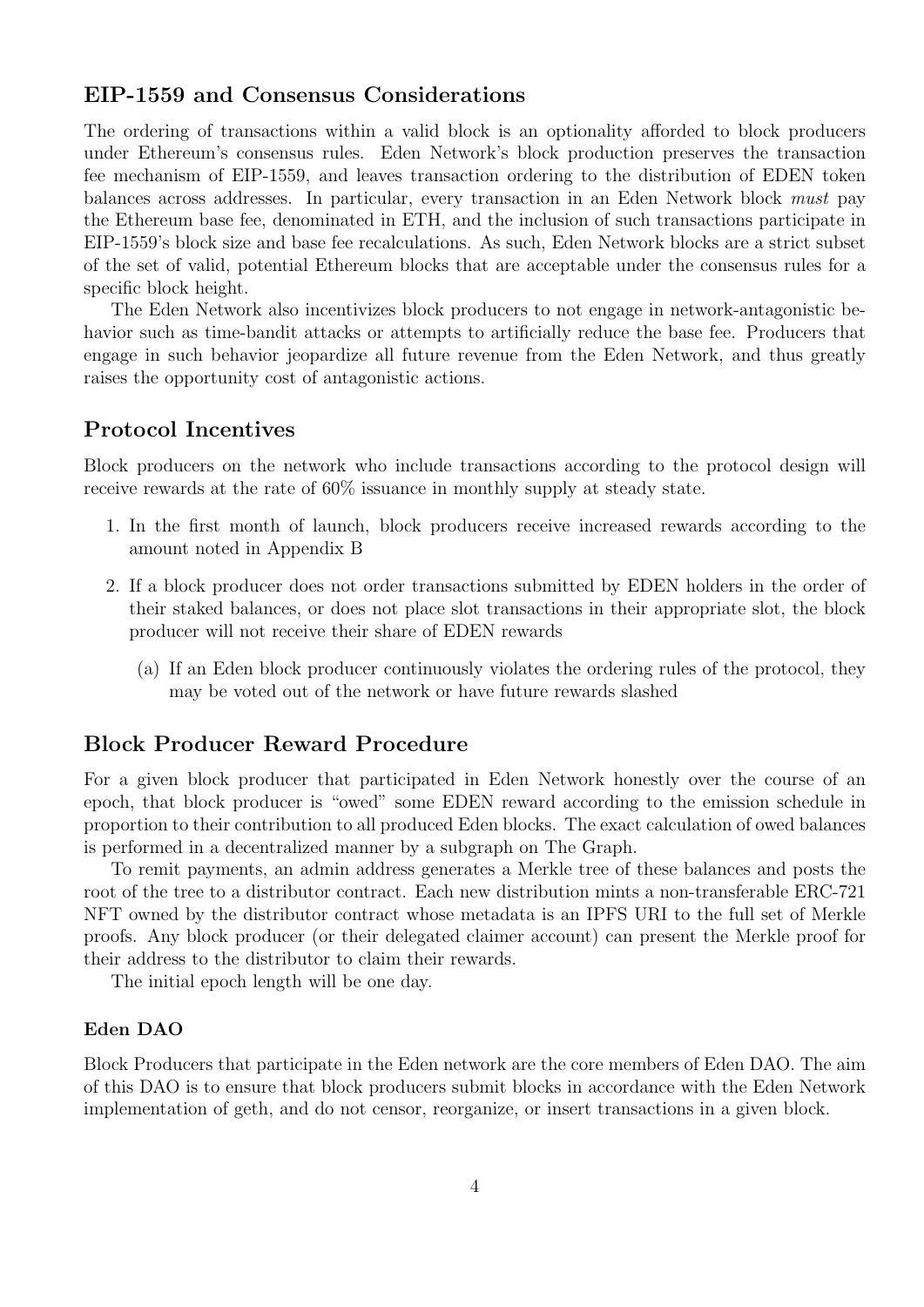

Figure 1: Block construction in Eden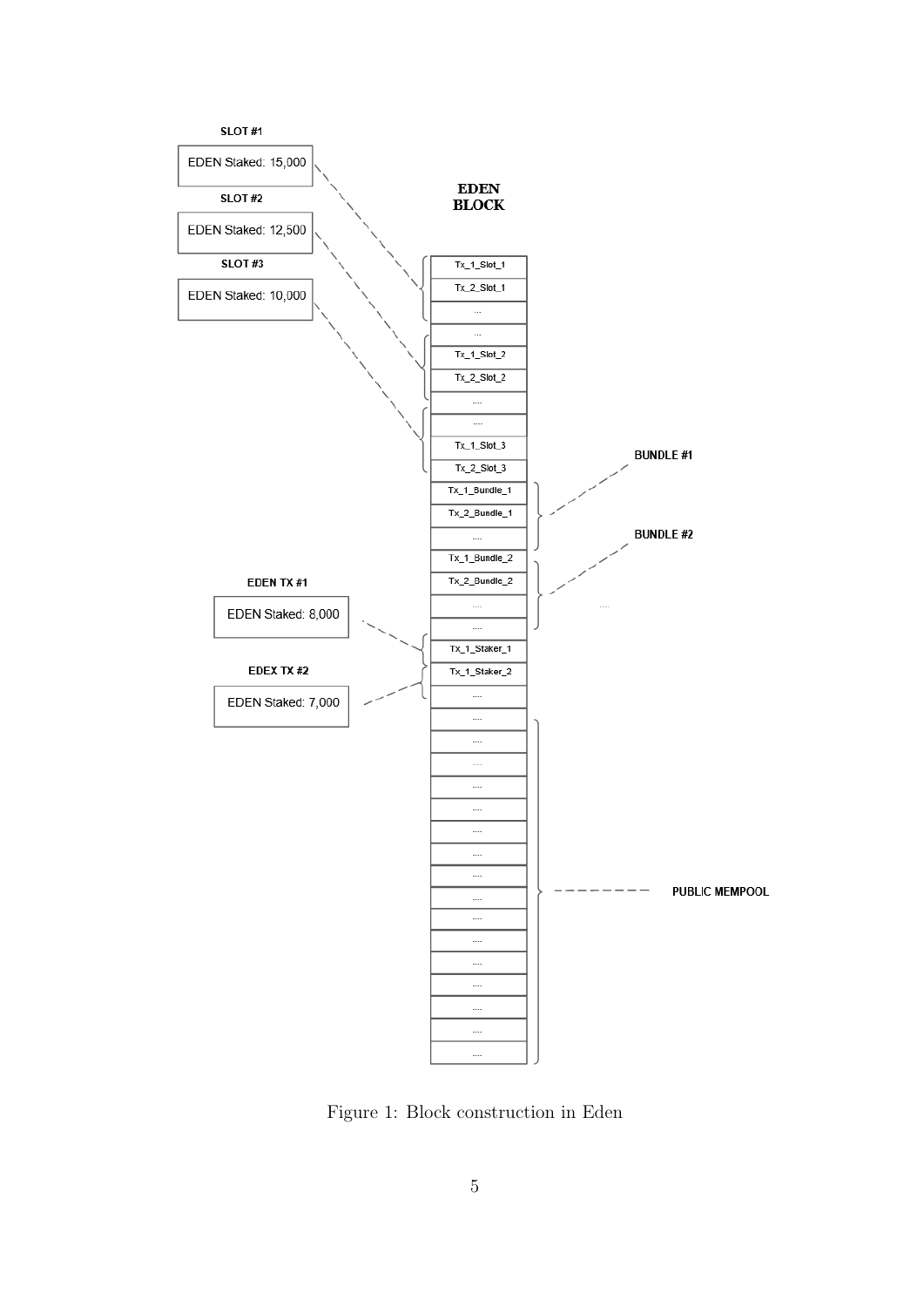Eden takes an optimistic approach towards the problem of block producer deviation. The network will vote to include or exclude block producers from the network, where inclusion is defined as being included in the whitelist of Eden block producers eligible for mining rewards, and exclusion is defined as removal from the whitelist.

Any block producer is eligible to join the Eden Network, and become a voting member of Eden DAO by procuring EDEN tokens. Over time, the block producer onboarding process will decentralize via DAO governance.

## EDEN Token

## Overall Distribution

The total supply of EDEN is set to a maximum of 250,000,000 tokens<sup>2</sup>. The inflation parameter is given by the following curve

Monthly Inflation = max 
$$
\{(5.595 \times 10^6) - (1.5 \times 10^6) \times (\log_{10} M^{1.797}), 0\}
$$

Since the Harberger tax implementation creates perpetual deflationary pressure on the circulating supply of EDEN, and the network mints new tokens at an exponentially decreasing rate, we can counteract the implied scarcity through a net emissions mechanism. In a future release of the protocol, the network will mint additional tokens equal to the minimum tokens burnt in a given day or 66,000 tokens as part of a net issuance mechanism.

Monthly inflation is distributed as follows:

- 1. Block producers: 60%
- 2. Liquidity Providers: 30%
- 3. EDEN Treasury: 10%

## Initial Distribution

In order to incentivize block producer onboarding in the initial phases of the network, 10,000,000 EDEN tokens will be dispensed by the EdenDAO treasury in the first month. The amount is segmented as follows:

- 1. 8,100,000 EDEN tokens distributed via daily emissions to validators and liquidity providers
	- (a) 5,400,000 tokens allocated for validators
	- (b) 2,700,000 tokens allocated for liquidity providers
- 2. 1,000,000 EDEN tokens airdropped to key bots, validators, and users
- 3. 900,000 tokens are returned to the treasury as per emission schedule

<sup>2</sup>The full issuance schedule is outlined in Appendix A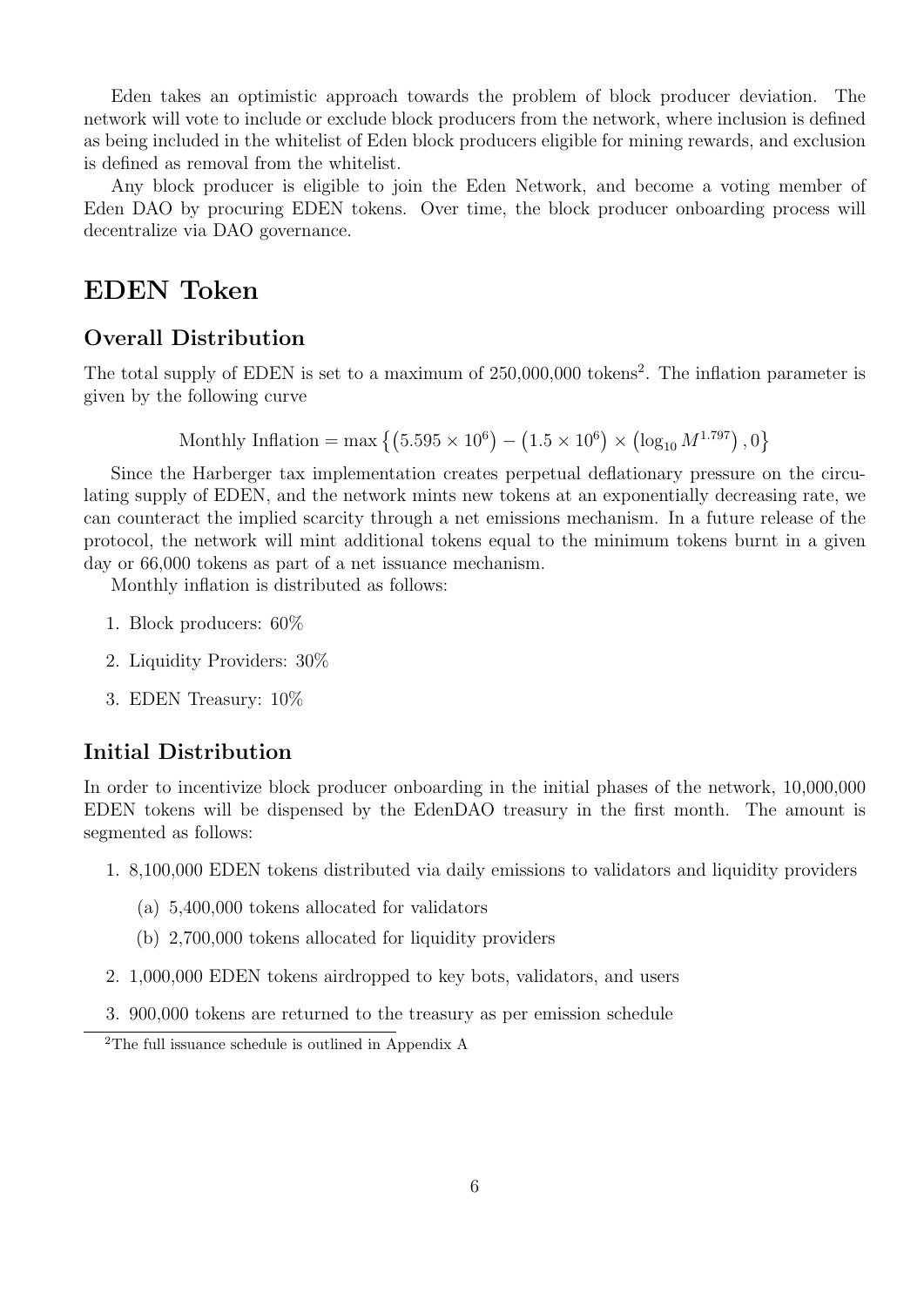## Conclusion

Eden Network's transaction ordering protocol for Ethereum allows free markets to dictate ownership of blockspace over a continuous time period. The network uses a private relayer to allow users, applications, and bots to guarantee placement and protection from arbitrary reordering of transactions. The coordination unit of the network, EDEN token, doubles as a tokenization of future blockspace demand. This effectively providers synthetic exposure to MEV that any network participant can get access to. The mechanisms core to the network are designed to serve the long term interests of applications, users and block producers, and increase the utility of the Ethereum network as a whole.

## References

- [DGK<sup>+</sup>19] Philip Daian, Steven Goldfeder, Tyler Kell, Yunqi Li, Xueyuan Zhao, Iddo Bentov, Lorenz Breidenbach and Ari Juels. Flash Boys 2.0: Frontrunning, Transaction Reordering, and Consensus Instability in Decentralized Exchanges. arXiv:1904.05234 [cs.CR], April 2019.
- [ZQT<sup>+</sup>20] Liyi Zhou, Kaihua Qin, Christof Ferreira Torres, Duc V Le and Arthur Gervais. High-Frequency Trading on Decentralized On-Chain Exchanges  $arXiv:2009.14021$  [cs. CR], September 2020.

# A Supply Schedule (48 Months)

| Month          | Supply        | <b>Inflation Amount</b> |
|----------------|---------------|-------------------------|
| 0              | 100,000,000   |                         |
| $\mathbf{1}$   | 120,000,000   | 20,000,000              |
| $\overline{2}$ | 124,783,574   | 4,783,574               |
| 3              | 129,092,493   | 4,308,920               |
| 4              | 133,064,641   | 3,972,147               |
| $\overline{5}$ | 136,775,567   | 3,710,926               |
| 6              | 140,273,060   | 3,497,493               |
| $\overline{7}$ | 143,590,098   | 3,317,038               |
| 8              | 146,750,819   | 3,160,721               |
| 9              | 149,773,659   | 3,022,839               |
| 10             | 152,673,159   | 2,899,500               |
| 11             | 155,461,085   | 2,787,926               |
| 12             | 158, 147, 152 | 2,686,067               |
| 13             | 160,739,517   | 2,592,366               |
| 14             | 163,245,129   | 2,505,612               |
| 15             | 165,669,975   | 2,424,846               |
| 16             | 168,019,270   | 2,349,295               |
| 17             | 170,297,595   | 2,278,325               |
| 18             | 172,509,008   | 2,211,413               |
| 19             | 174,657,127   | 2,148,120               |
| 20             | 176,745,201   | 2,088,074               |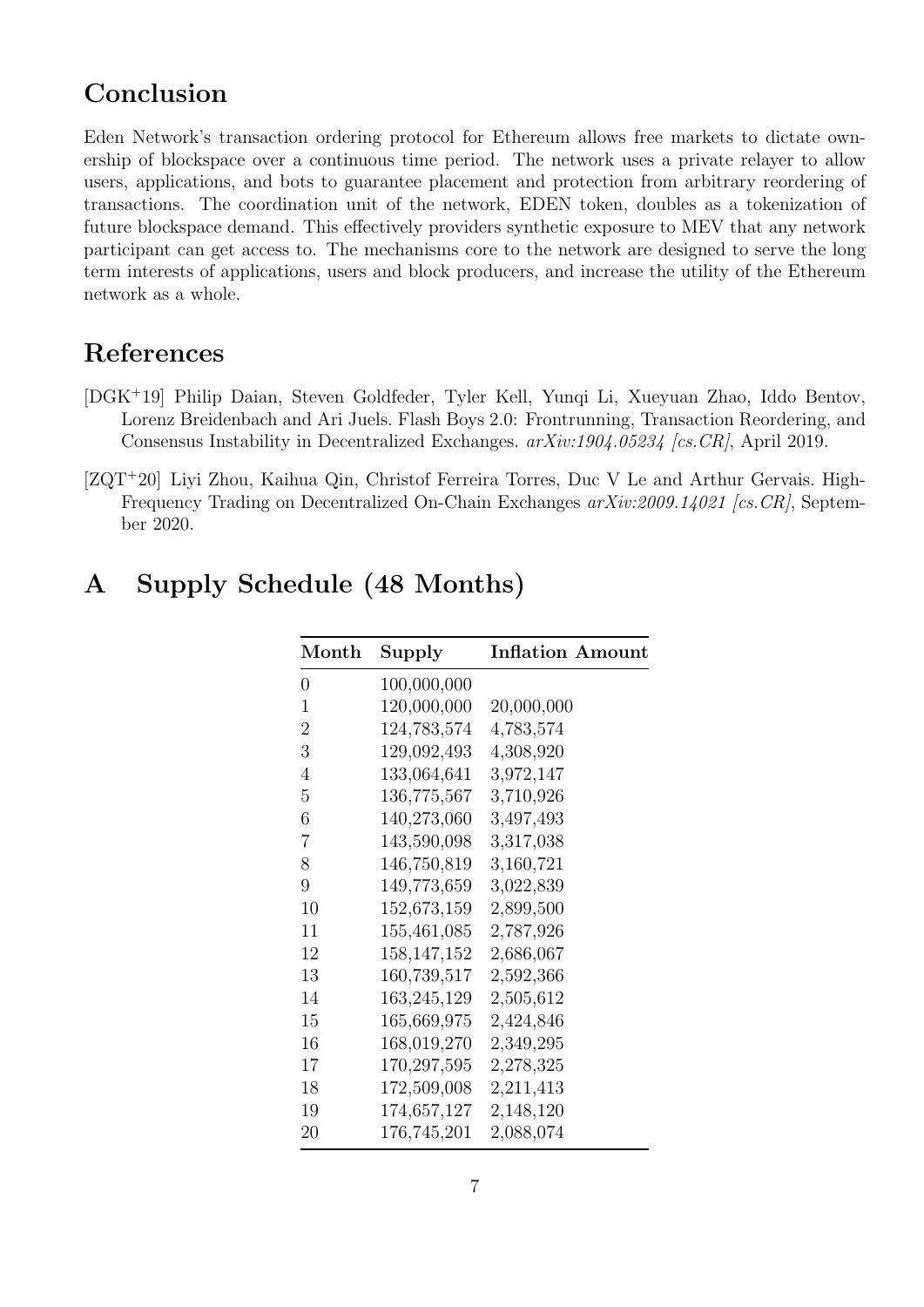| 21 | 178,776,159   | 2,030,958 |
|----|---------------|-----------|
| 22 | 180,752,659   | 1,976,500 |
| 23 | 182,677,121   | 1,924,463 |
| 24 | 184,551,762   | 1,874,641 |
| 25 | 186,378,615   | 1,826,853 |
| 26 | 188,159,554   | 1,780,939 |
| 27 | 189,896,313   | 1,736,759 |
| 28 | 191,590,498   | 1,694,186 |
| 29 | 193,243,605   | 1,653,106 |
| 30 | 194,857,024   | 1,613,420 |
| 31 | 196,432,059   | 1,575,035 |
| 32 | 197,969,927   | 1,537,868 |
| 33 | 199, 471, 773 | 1,501,846 |
| 34 | 200,938,671   | 1,466,899 |
| 35 | 202,371,636   | 1,432,965 |
| 36 | 203,771,623   | 1,399,987 |
| 37 | 205,139,535   | 1,367,912 |
| 38 | 206,476,228   | 1,336,693 |
| 39 | 207,782,513   | 1,306,285 |
| 40 | 209,059,161   | 1,276,647 |
| 41 | 210,306,902   | 1,247,741 |
| 42 | 211,526,433   | 1,219,532 |
| 43 | 212,718,419   | 1,191,986 |
| 44 | 213,883,492   | 1,165,073 |
| 45 | 215,022,258   | 1,138,766 |
| 46 | 216,135,294   | 1,113,036 |
| 47 | 217,223,155   | 1,087,860 |
| 48 | 218,286,369   | 1,063,214 |

# B First Month Issuance (Cumulative)

| Day          | <b>Total</b> | <b>Block Producer</b> LP Incentives |           | <b>Treasury</b> | Airdrop   |
|--------------|--------------|-------------------------------------|-----------|-----------------|-----------|
| $\theta$     |              |                                     |           |                 | 1,000,000 |
| $\mathbf{1}$ | 3,000,000    | 1,200,000                           | 325,714   | 1,132,000       | 1,000,000 |
| 2            | 5,564,103    | 2,738,462                           | 651,429   | 1,252,000       | 1,000,000 |
| 3            | 7,360,510    | 3,816,306                           | 977,143   | 1,334,500       | 1,000,000 |
| 4            | 8,742,998    | 4,645,799                           | 1,302,857 | 1,397,357       | 1,000,000 |
| 5            | 9,866,594    | 5,319,956                           | 1,628,571 | 1,448,126       | 1,000,000 |
| 6            | 10,812,966   | 5,887,780                           | 1,954,286 | 1,490,707       | 1,000,000 |
| 7            | 11,630,405   | 6,378,243                           | 2,280,000 | 1,527,374       | 1,000,000 |
| 8            | 12,349,829   | 6,809,897                           | 2,524,286 | 1,559,569       | 1,000,000 |
| 9            | 12,992,227   | 7,195,336                           | 2,768,571 | 1,588,264       | 1,000,000 |
| 10           | 13,572,498   | 7,543,499                           | 3,012,857 | 1,614,147       | 1,000,000 |
| 11           | 14,101,599   | 7,860,959                           | 3,257,143 | 1,637,718       | 1,000,000 |